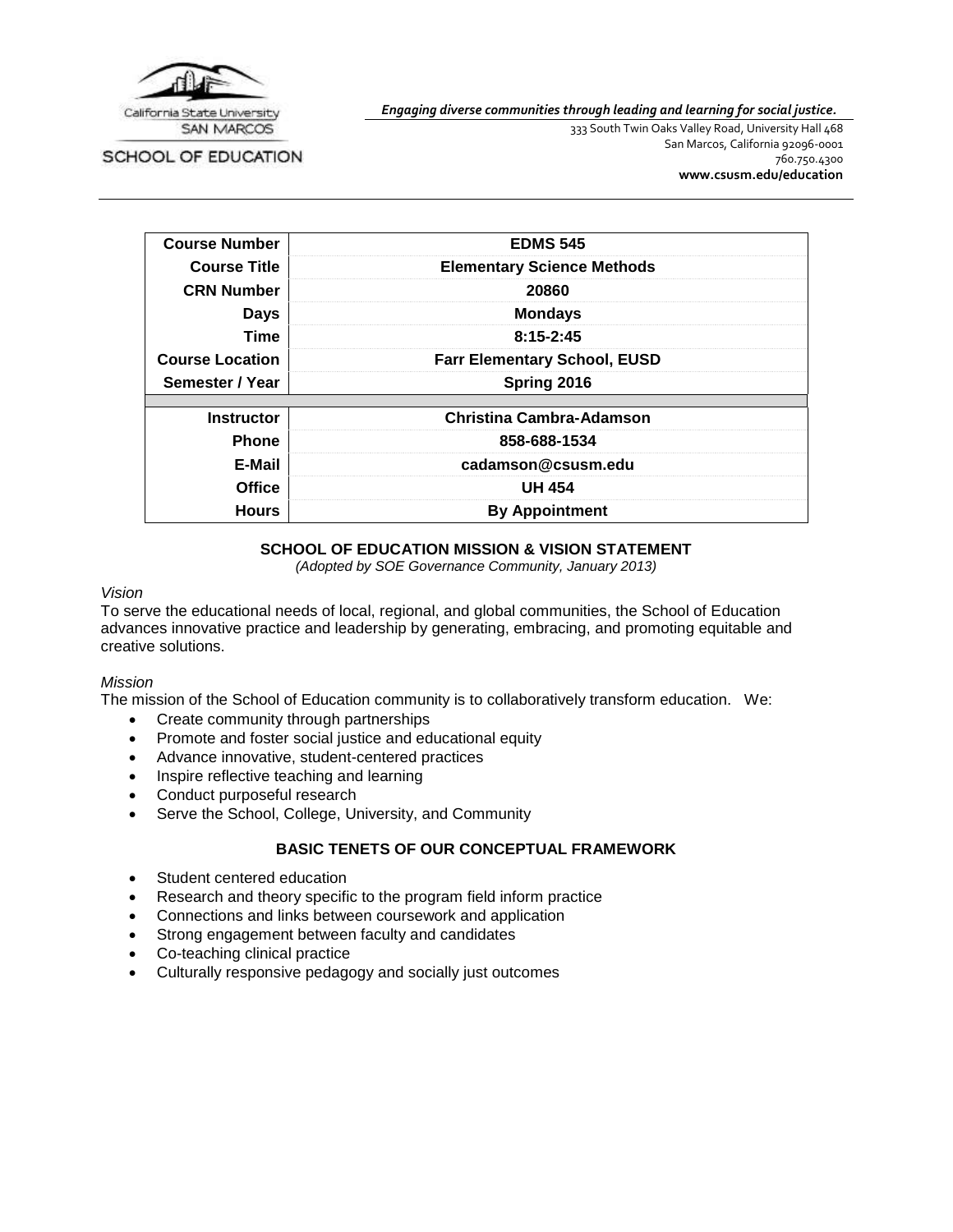# **TABLE OF CONTENTS**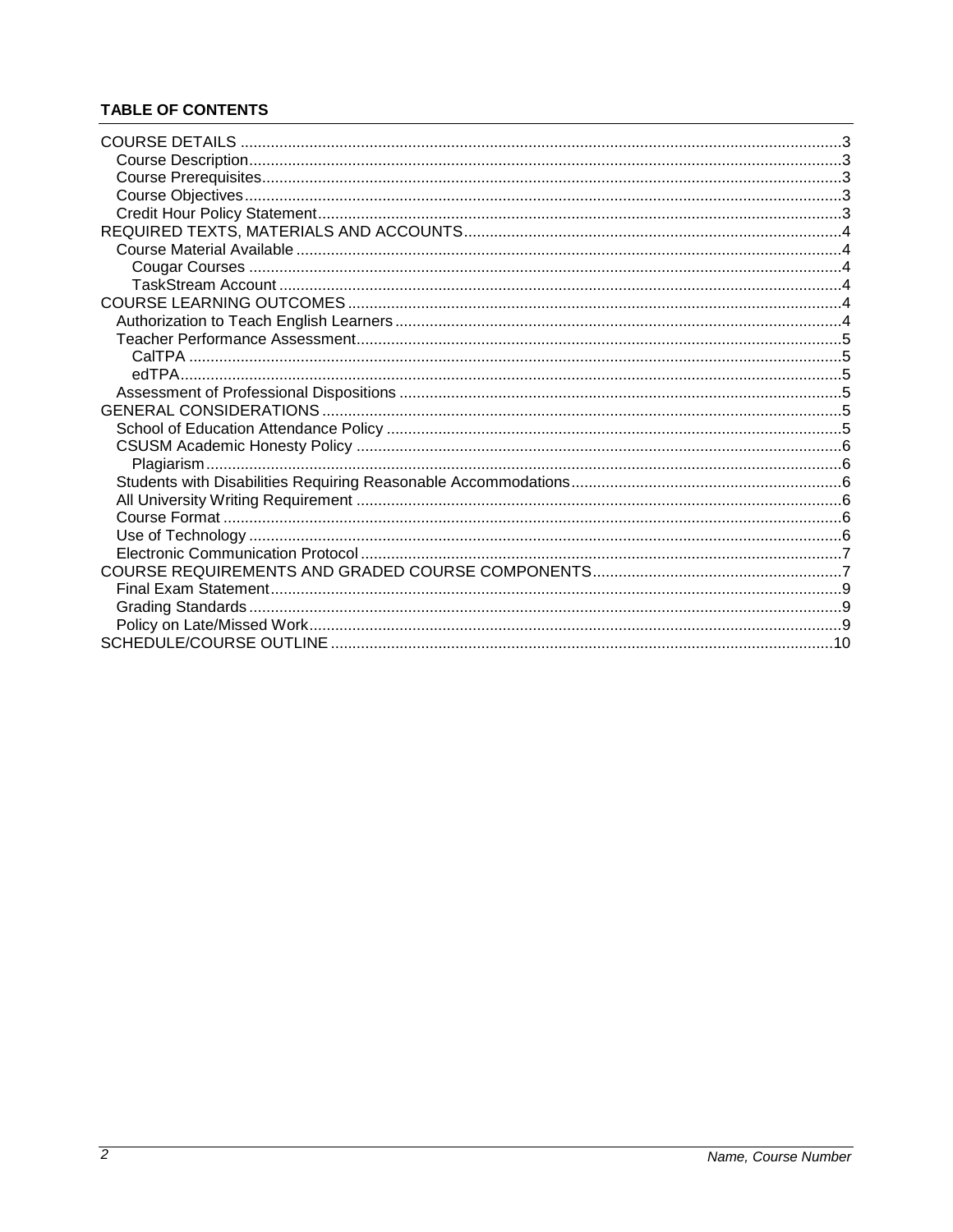## **COURSE DETAILS**

## <span id="page-2-1"></span><span id="page-2-0"></span>**Course Description**

Focuses on developing an understanding of theory, methodology, and assessment of second language acquisition in integrated and inclusive elementary classrooms. *Requires participation in the public schools.*

Instructor: This course focuses on developing an understanding of theory, methodology, and assessment of science in integrated and inclusive elementary classrooms. This course is aligned with California's SB 2042 Standards and is designed to provide a comprehensive overview of the objectives, skills, concepts, experiments, materials, and methods necessary to teach science to elementary school children. A series of individual and team activities will provide you with first-hand experiences in these areas. This course focuses on instructional methods, techniques, materials, lesson planning, curriculum development, organization and assessment in science. The integration of curricular areas is addressed. Methods of cross-cultural language and academic development will be integrated into the course.

### <span id="page-2-2"></span>**Course Prerequisites**

Admission to the Multiple Subject Credential Program

## <span id="page-2-3"></span>**Course Objectives**

By the end of this course, students should be able to:

- 1. Demonstrate proficiency with inquiry skills of observing, measuring, inferring, classifying, predicting, verifying predictions, hypothesizing, isolating variables, interpreting data, and experimenting.
- 2. Identify exemplary materials (technology and technology resources, curriculum, science programs, textbooks, equipment, ancillary materials) appropriate for K-8 school children.
- 3. Demonstrate knowledge and understanding of the California Science Framework, the California Science Content Standards, and the *Next Generation Science Standards*.
- 4. Demonstrate an understanding of the physical, Earth and life science concepts included in the K-8 California Science Content Standards and how to design lessons to teach the concepts.
- 5. Demonstrate an understanding of the Health Education Standards for California Public Schools and their connection/application to science content standards.
- 6. Plan, teach, and videotape a lesson focusing on a discrepant event in science.
- 7. Apply the Learning Cycle model of instruction as it relates to teaching science in a contemporary manner.
- 8. Identify simulation tools and demonstrate the use of technology to enhance elementary science teaching and learning.
- 9. Demonstrate confidence in leading and performing investigations designed to teach science concepts, science process skills, and scientific attitudes.
- 10. Use authentic methods of assessment to evaluate learning of science concepts and processes.
- 11. Practice strategies to include all students in science (linguistically and culturally diverse, students with disabilities and other students with special needs).
- 12. Use reflection as a tool to increase conceptual understanding of science concepts and the ability to improve teaching.

### <span id="page-2-4"></span>**Credit Hour Policy Statement**

This course is delivered in a face-to-face instruction model. Students are expected to spend a minimum of two hours outside of the classroom each week for each unit of credit engaged in learning. For courses with a "lecture" mode of instruction over an entire semester, each unit of credit corresponds to an 'hour' of classtime and two hours of student learning outside of class.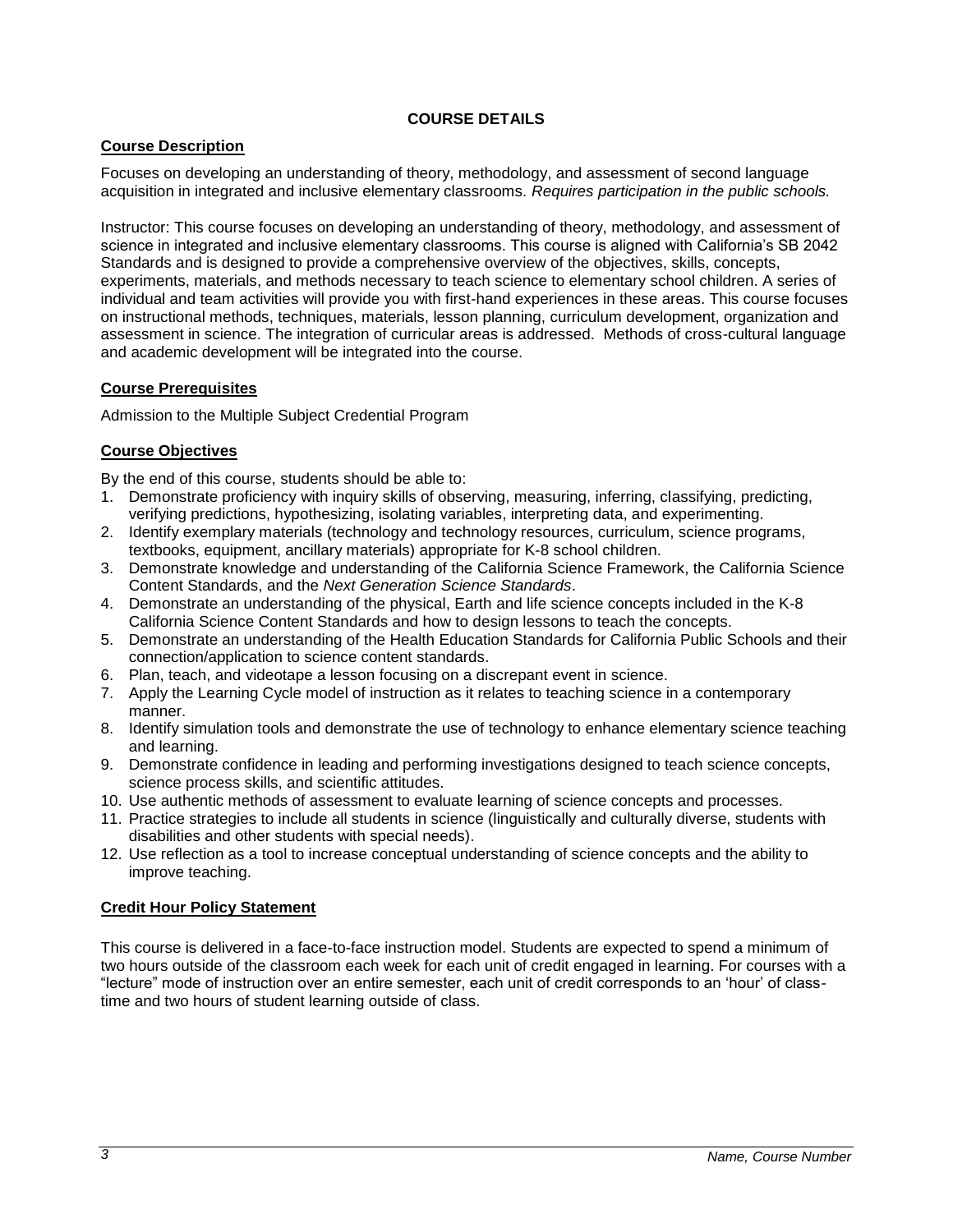### **REQUIRED TEXTS, MATERIALS AND ACCOUNTS**

- <span id="page-3-0"></span> Friedl, A.E. & Koontz, T.Y. (2005). *Teaching Science to Children: An Inquiry Approach, 6th Ed.* NY: McGraw-Hill. ISBN: 0-07-256395-8
- *Next Generation Science Standards* (Achieve, 2013). Available from:<http://www.nextgenscience.org/>
- *Next Generation Science Standards for California Public Schools, K-12* <http://www.cde.ca.gov/pd/ca/sc/ngssstandards.asp>
- *Health Education Content Standards for California Public Schools K-12.* (2008).Sacramento: California Dept. of Education. Available from: <http://www.cde.ca.gov/be/st/ss/documents/healthstandmar08.pdf>

#### <span id="page-3-2"></span><span id="page-3-1"></span>**Course Material Available**

#### **Cougar Courses**

All course articles and videos will available on the Cougar Course

#### <span id="page-3-3"></span>**TaskStream Account**

You will need to set one up.

#### **COURSE LEARNING OUTCOMES**

<span id="page-3-4"></span>The course objectives, assignments, and assessments have been aligned with the CTC standards for the Multiple Subject Credential. This course is designed to help teachers seeking a California teaching credential to develop the skills, knowledge, and attitudes necessary to assist schools and districts in implementing effective programs for all students. The successful candidate will be able to merge theory and practice in order to realize a comprehensive and extensive educational program for all students. You will required to formally address the following TPEs in this course:

#### **TPE Primary Emphases in EDMS 545**:

- TPE 1a-Subject Specific Pedagogical Skills for MS Teaching Assignments (Science)
- TPE 5-Student Engagement

#### **TPE Secondary Emphases in EDMS 545**:

- TPE 4-Making Content Accessible
- TPE 7-Teaching English Learners
- TPE 9-Instructional Planning
- TPE 14-Educational Technology in Teaching and Learning

#### <span id="page-3-5"></span>**Authorization to Teach English Learners**

This credential program has been specifically designed to prepare teachers for the diversity of languages often encountered in California public school classrooms. The authorization to teach English learners is met through the infusion of content and experiences within the credential program, as well as additional coursework. Candidates successfully completing this program receive a credential with authorization to teach English learners. *(Approved by CCTC in SB 2042 Program Standards, August 02)*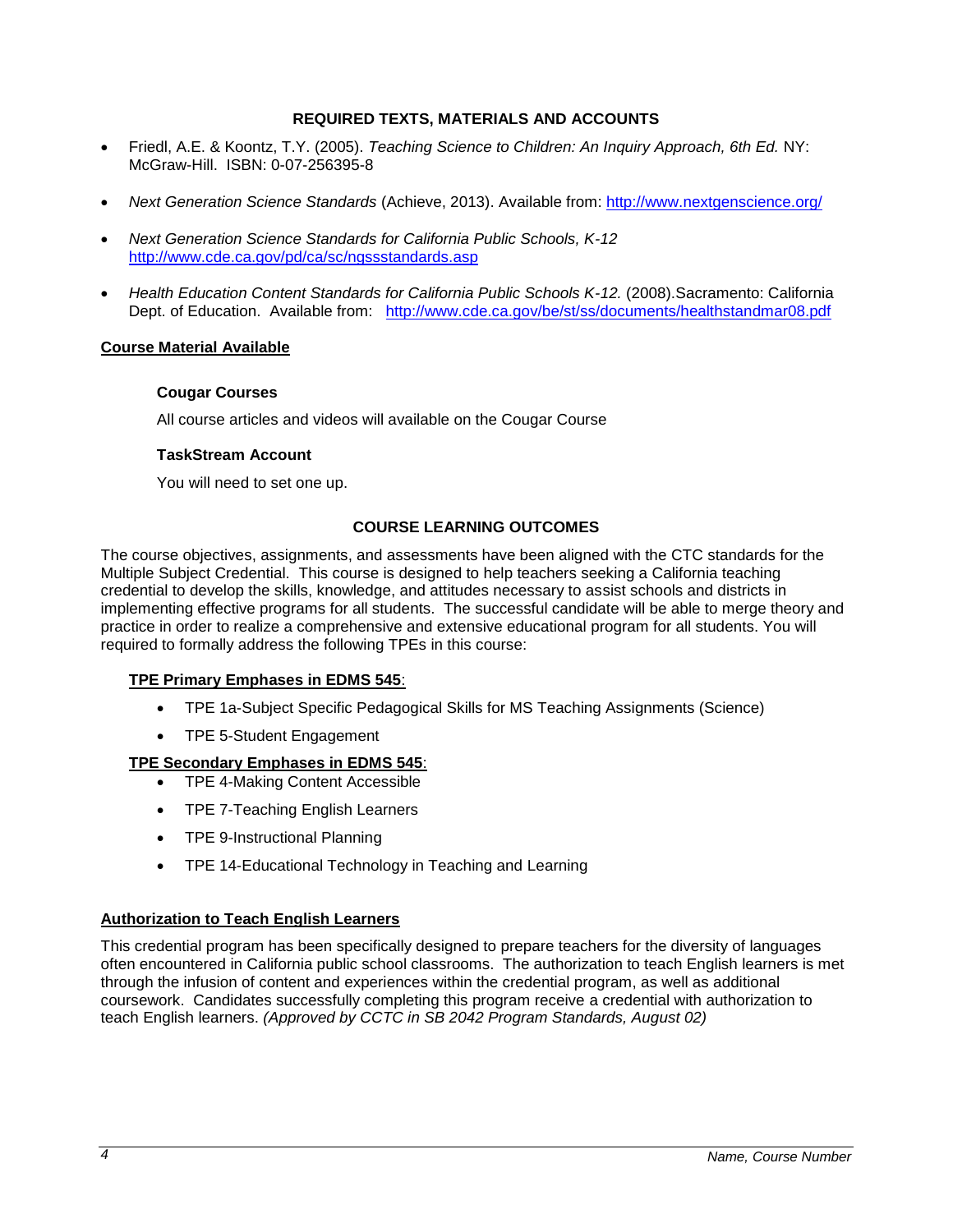## <span id="page-4-0"></span>**Teacher Performance Assessment**

Beginning July 1, 2008 all California credential candidates must successfully complete a state-approved Teacher Performance Assessment (TPA), as part of the credential program of preparation. During the 2015- 16 academic year the CSUSM credential programs will use either the CalTPA (California Teacher Performance Assessment) or the edTPA (Educative Teacher Performance Assessment).

<span id="page-4-1"></span>Check with your program coordinator to determine which assessment is used for your credential program.

## **CalTPA**

To assist with your successful completion of the CalTPA, a series of informational seminars are offered over the course of the program. TPA related questions and logistical concerns are to be addressed during the seminars. Your attendance to TPA seminars will greatly contribute to your success on the assessment. The CalTPA Candidate Handbook, TPA seminar schedule, and other TPA support materials may be found on the SOE website:

<http://www.csusm.edu/education/CalTPA/ProgramMaterialsTPA.html>

### <span id="page-4-2"></span>**edTPA**

Beginning in fall 2015, for newly entering initial candidates, the CSUSM assessment system is the edTPA. To assist with your successful completion of the edTPA, a capstone class is part of your curriculum. In this class edTPA related questions and logistical concerns are addressed. Additional support materials are available on the edTPA website: [http://www.edtpa.com/PageView.aspx?f=GEN\\_Candidates.html](http://www.edtpa.com/PageView.aspx?f=GEN_Candidates.html)

Additionally, to support your success in your credential program and with TPA, SOE classes use common pedagogical language, lesson plans (lesson designs), and unit plans (unit designs).

### <span id="page-4-3"></span>**Assessment of Professional Dispositions**

Assessing a candidate's dispositions within a professional preparation program is recognition that teaching and working with learners of all ages requires not only specific content knowledge and pedagogical skills, but positive attitudes about multiple dimensions of the profession. The School of Education has identified six dispositions – social justice and equity, collaboration, critical thinking, professional ethics, reflective teaching and learning, and life-long learning—and developed an assessment rubric. For each dispositional element, there are three levels of performance - *unacceptable*, *initial target*, and *advanced target*. The description and rubric for the three levels of performance offer measurable behaviors and examples.

The assessment is designed to provide candidates with ongoing feedback for their growth in professional dispositions and includes a self-assessment by the candidate. The dispositions and rubric are presented, explained and assessed in one or more designated courses in each program as well as in clinical practice. Based upon assessment feedback candidates will compose a reflection that becomes part of the candidate's Teaching Performance Expectation portfolio. Candidates are expected to meet the level of *initial target* during the program.

## **GENERAL CONSIDERATIONS**

### <span id="page-4-5"></span><span id="page-4-4"></span>**School of Education Attendance Policy**

Due to the dynamic and interactive nature of courses in the School of Education, all candidates (course participants) are expected to attend all classes and participate actively. At a minimum, candidates (course participants) must attend more than 80% of class time, or s/he may not receive a passing grade for the course at the discretion of the instructor. Individual instructors may adopt more stringent attendance requirements. Should the candidate (course participants) have extenuating circumstances, s/he should contact the instructor as soon as possible. *(Adopted by the COE Governance Community, December, 1997).*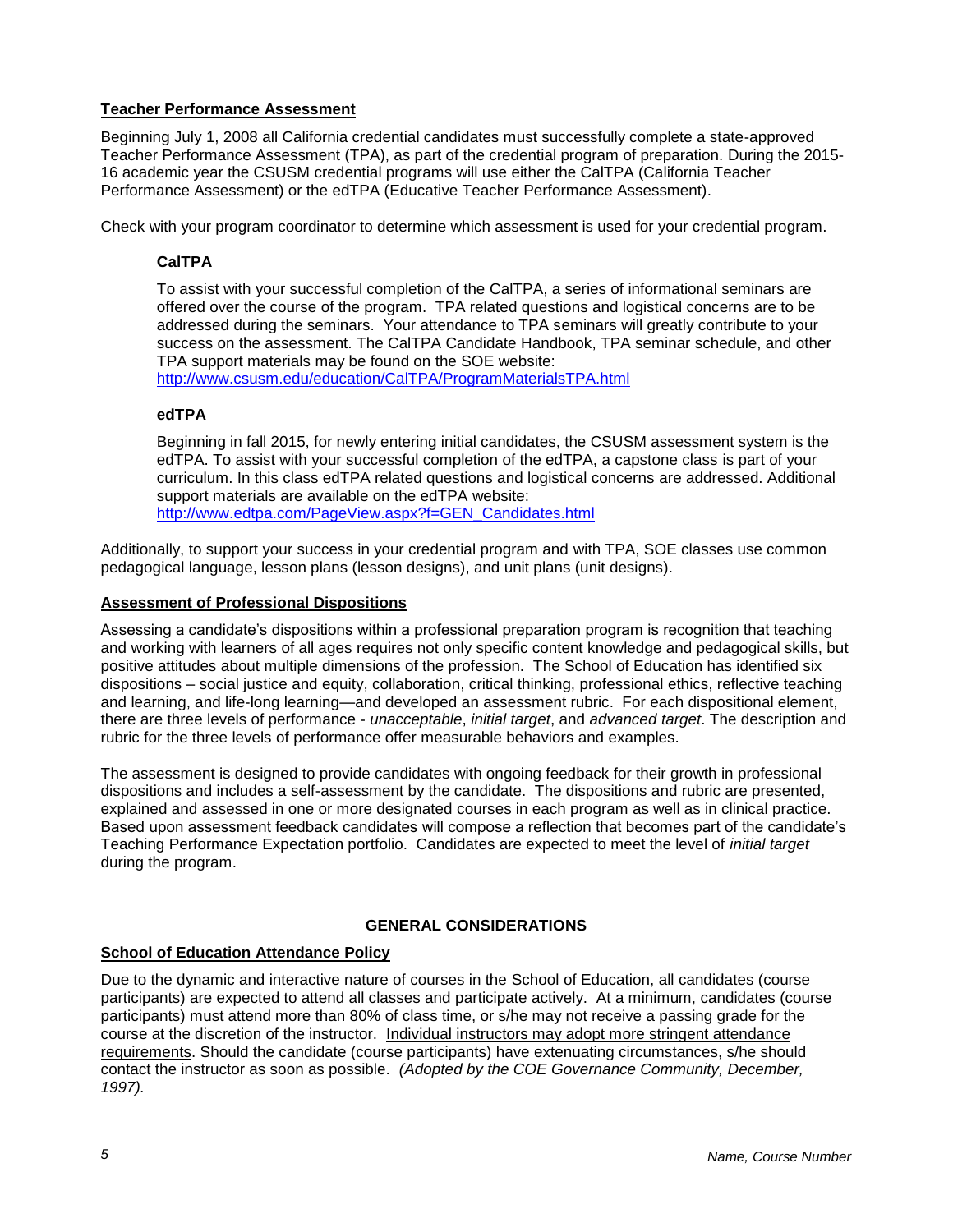## <span id="page-5-0"></span>**CSUSM Academic Honesty Policy**

Students will be expected to adhere to standards of academic honesty and integrity, as outlined in the Student Academic Honesty Policy. All assignments must be original work, clear and error-free. All ideas/material that are borrowed from other sources must have appropriate references to the original sources. Any quoted material should give credit to the source and be punctuated accordingly.

Academic Honesty and Integrity: Students are responsible for honest completion and representation of their work. Your course catalog details the ethical standards and penalties for infractions. There will be zero tolerance for infractions. If you believe there has been an infraction by someone in the class, please bring it to the instructor's attention. The instructor reserves the right to discipline any student for academic dishonesty, in accordance with the general rules and regulations of the university. Disciplinary action may include the lowering of grades and/or the assignment of a failing grade for an exam, assignment, or the class as a whole.

Incidents of Academic Dishonesty will be reported to the Dean of Students. Sanctions at the University level may include suspension or expulsion from the University. Refer to the full Academic Honesty Policy at: [http://www.csusm.edu/policies/active/documents/Academic\\_Honesty\\_Policy.html](http://www.csusm.edu/policies/active/documents/Academic_Honesty_Policy.html)

#### <span id="page-5-1"></span>**Plagiarism**

As an educator, it is expected that each candidate (course participant) will do his/her own work, and contribute equally to group projects and processes. Plagiarism or cheating is unacceptable under any circumstances. If you are in doubt about whether your work is paraphrased or plagiarized see the Plagiarism Prevention for Students website [http://library.csusm.edu/plagiarism/index.html.](http://library.csusm.edu/plagiarism/index.html) If there are questions about academic honesty, please consult the University catalog.

#### <span id="page-5-2"></span>**Students with Disabilities Requiring Reasonable Accommodations**

Students with disabilities who require reasonable accommodations must be approved for services by providing appropriate and recent documentation to the Office of Disabled Student Services (DSS). This office is located in Craven Hall 4300, and can be contacted by phone at (760) 750-4905, or TTY (760) 750- 4909. Students authorized by DSS to receive reasonable accommodations should meet with their instructor during office hours or, in order to ensure confidentiality, in a more private setting.

### <span id="page-5-3"></span>**All University Writing Requirement**

In keeping with the All-University Writing Requirement, all courses must have a writing component of at least 2,500 words (approximately 10 pages), which will be administered in a variety of ways in this course including lesson plans, assessment assignments, course text reading responses and concept maps, reflections on authentic teaching experiences with elementary children, and forum discussions.

### <span id="page-5-4"></span>**Course Format**

This course is offered in a traditional face to face format over an eight week cycle.

### <span id="page-5-5"></span>**Use of Technology**

Candidates (Course participants) are expected to demonstrate competency in the use of various forms of technology (i.e. word processing, electronic mail, Moodle, use of the Internet, and/or multimedia presentations). Specific requirements for course assignments with regard to technology are at the discretion of the instructor. Keep a digital copy of all assignments for use in your teaching portfolio. All assignments will be submitted online, and some will be submitted in hard copy as well. Details will be given in class.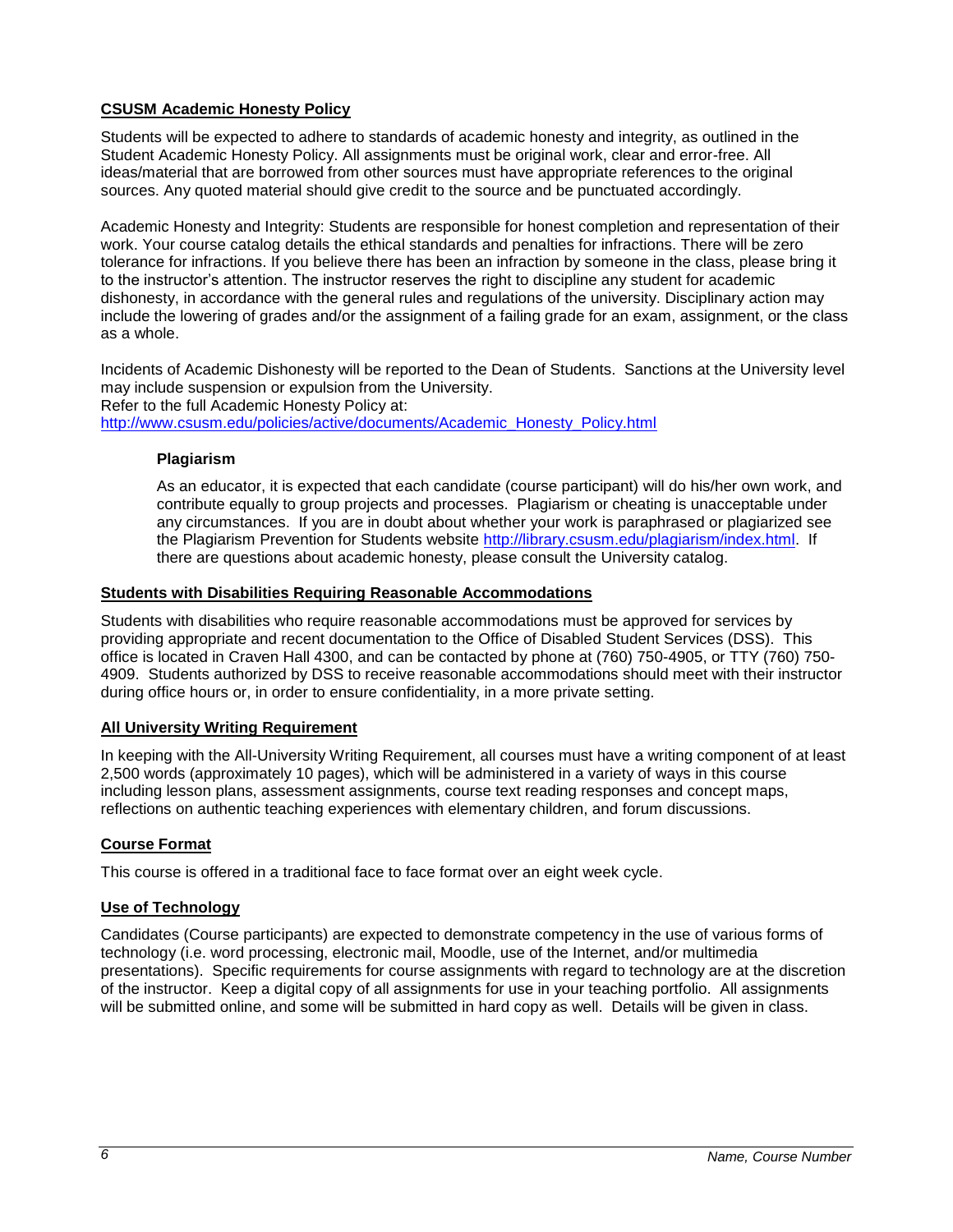### <span id="page-6-0"></span>**Electronic Communication Protocol**

Electronic correspondence is a part of your professional interactions. If you need to contact the instructor, email is often the easiest way to do so. It is my intention to respond to all received e-mails in a timely manner. Please be reminded that e-mail and on-line discussions are a very specific form of communication, with their own nuances and etiquette. For instance, electronic messages sent in all upper case (or lower case) letters, major typos, or slang, often communicate more than the sender originally intended. With that said, please be mindful of all e-mail and on-line discussion messages you send to your colleagues, to faculty members in the School of Education, or to persons within the greater educational community. All electronic messages should be crafted with professionalism and care.

Things to consider:

- Would I say in person what this electronic message specifically says?
- How could this message be misconstrued?
- Does this message represent my highest self?
- Am I sending this electronic message to avoid a face-to-face conversation?

In addition, if there is ever a concern with an electronic message sent to you, please talk with the author in person in order to correct any confusion.

### **COURSE REQUIREMENTS AND GRADED COURSE COMPONENTS**

<span id="page-6-1"></span>The following assignments contribute to the final, overall course grade. A weighted percentage (percentage scale) is given for each assignment. Each written assignment is expected to have a clear organizational presentation and be free of grammar, punctuation and spelling errors. There will be a reduction in points for the above mentioned errors. Late assignments are not accepted. Prepare carefully for class, and be ready to discuss readings and assignments thoughtfully. Note Grading Standards and the Description of Exemplary Students on pages 15-16 of this syllabus.

| 1. Active Participation and Collaboration (all or nothing credit given) | 40 points |
|-------------------------------------------------------------------------|-----------|
| 2. Discrepant Event Lesson Plan, Presentation, Videotape – (In groups)  | 20 points |
| 3. Invention Convention Assignment (In groups)                          | 20 points |
| 4. Science/STEM Lesson sequence                                         | 20 points |

### **Descriptions of Assignments**

#### **1. Active participation and Collaboration 40 points**

Teacher education is a professional preparation program and students will be expected to adhere to standards of dependability, professionalism, and academic honesty (refer to rubric attached to this syllabus).

Grading will include a component of "professional demeanor." Students will conduct themselves in ways that are generally expected of those who are entering the education profession, including the following:

- On-time arrival to all class sessions and attendance for the entire class period
- Advance preparation of readings and timely submission of assignments
- A **POSITIVE** attitude at **ALL** times
- Active participation in all class discussions and activities
- Respectful interactions and courteous language with the instructor and other students in all settings
- Carefully considered, culturally aware approaches to solution-finding

**Class Discussions and Participation:** Students will engage in active learning each class session, and will be expected to actively participate. You may lose points for lack of participation based on the following criteria:

- Do you participate in class discussions productively, sharing your knowledge and understandings?
- Do you interact productively with your peers, taking on a variety of roles (leader, follower, etc.)?
- Do you contribute appropriately to group work—do you "do your share"?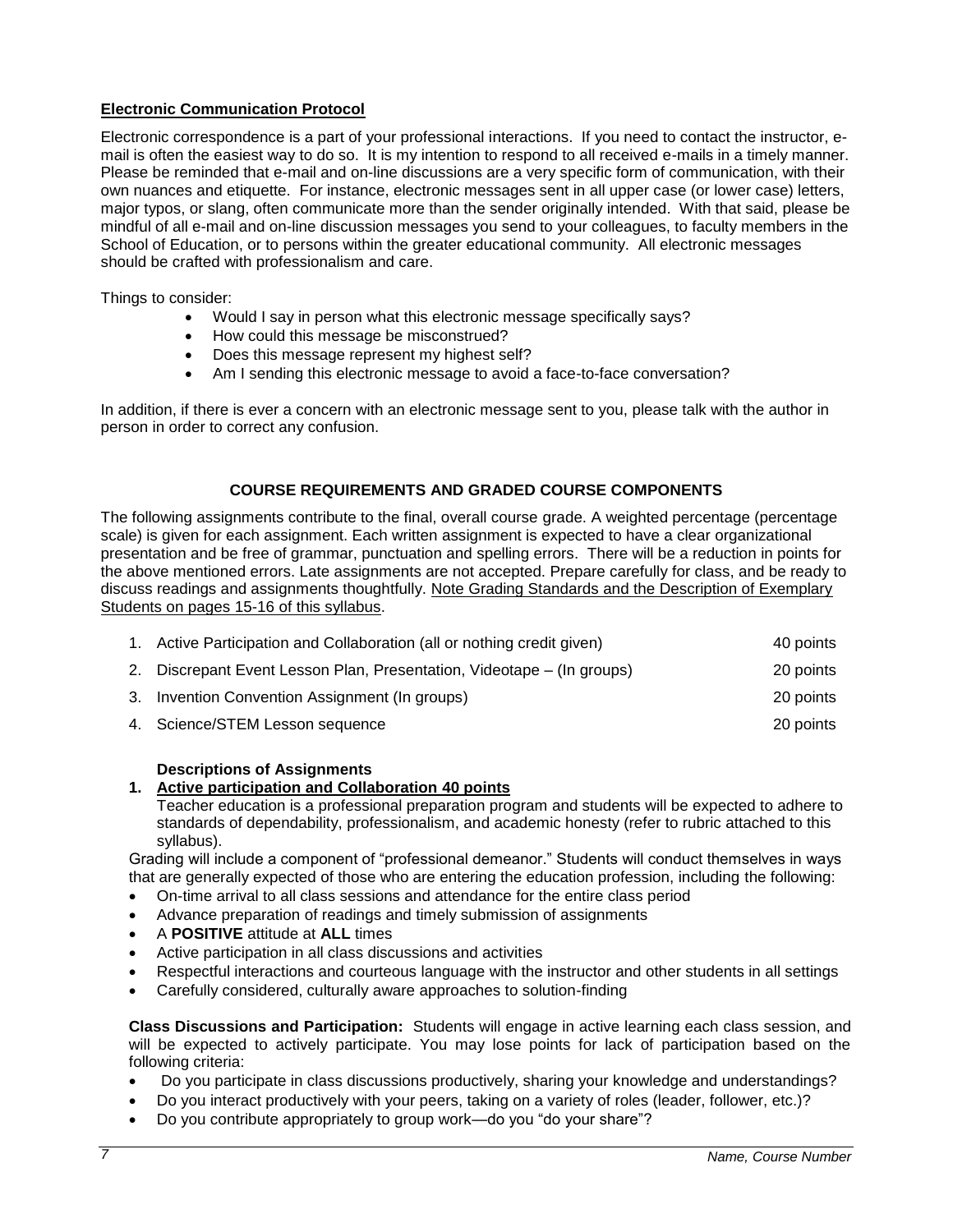- Are you able to accept others' opinions?
- Are you supportive of others' ideas?
- Do you support your peers during their presentations?
- Can you monitor and adjust your participation to allow for others' ideas as well as your own to be heard?

#### **2. Discrepant Event Lesson Elements and Description – 20 points Due: 3/14**

An attention getting, thought-provoking approach to initiate inquiry in science is through the use of **Discrepant Events (DE)**. Discrepant Events are phenomena that seem to run contrary to what we normally expect. The outcomes or results are very different from what we might think would happen or should be happening. A discrepant event puzzles the observer and leaves him/her at a loss to explain what has taken place, causing him or her to wonder why the event occurs as it did. Situations that are contrary to what a person expects cause him or her to wonder what is taking place, resulting in cognitive disequilibrium. Like a hard-boiled egg that can squeeze inside a narrow neck bottle, or observing water flowing upwards, these occurrences tend to move students from a state of cognitive equilibrium to a state of cognitive dissonance or disequilibrium.

In this assignment, you and your team will plan, implement, and videotape a discrepant event to first practice with and videotape a student or small group of students of your choice and then present the activity to your cohort peers. **The complete and detailed guidelines for this assignment are located in Cougar Courses**

*On the day of your DE presentation, please begin the lesson by turning in 1 hard copy of your completed Discrepant Event Graphic Organizer/ Matrix and data sheets (if applicable) to me.* 

#### **Note: The Discrepant Event Lesson Template/Organizer and Presentation/Lesson Rubric are located on the Moodle course.**

**You must also include at the end of and attached to your DE template/organizer:**

- **a. Science Content Background:** 1 page (1.5 line spacing) summary of the **science content background** that **teachers** need to know to effectively teach the lesson (goes beyond lesson content knowledge a teacher needs to know).
- **b. References:** Title, author, publisher, year of all resources consulted for lesson plan concepts, ideas, and activities.

**c.** After you have done your discrepant event with a student or students AND videotaped the event, look at your notes and think about how it went. You may realize that your event needs to be modified before you do it with our class.

- Write a description of what happened, with special attention to what the child/children said and did. Analyze the child's/children's response: what portions of the event, and to what extent, did the child/children understand what was happening? Why or why not?
- **Be very specific and clear about what the child(ren) did, said, and how he/she/they responded to the DE activity. The reflection should be thorough, thoughtfully written, and detailed to receive full credit.**
- **Note: Do not turn in a DE Reflection if you did not videotape the DE teaching event. The video substantiates that you did, in fact, teach your team DE to a student or students**

### **3. Invention Convention – 20 points Due:3/7**

Invention is a creative outgrowth of process science. Fostering the development of important science skills is an ongoing challenge. Students should be given opportunities to solve problems, think, creatively, experiment, and work with data throughout the school year. The Invention Convention is an event that gives students an opportunity to demonstrate these skills independently as they invent a new product or process. The Invention Convention can be a classroom, school, or district-wide science event. This science event is designed to encourage students to apply basic science skills in a creative and productive manner. Participants are encouraged to identify a need or to solve a problem by following the same steps and procedures that an inventor would follow in patenting an invention. Once a need or a problem has been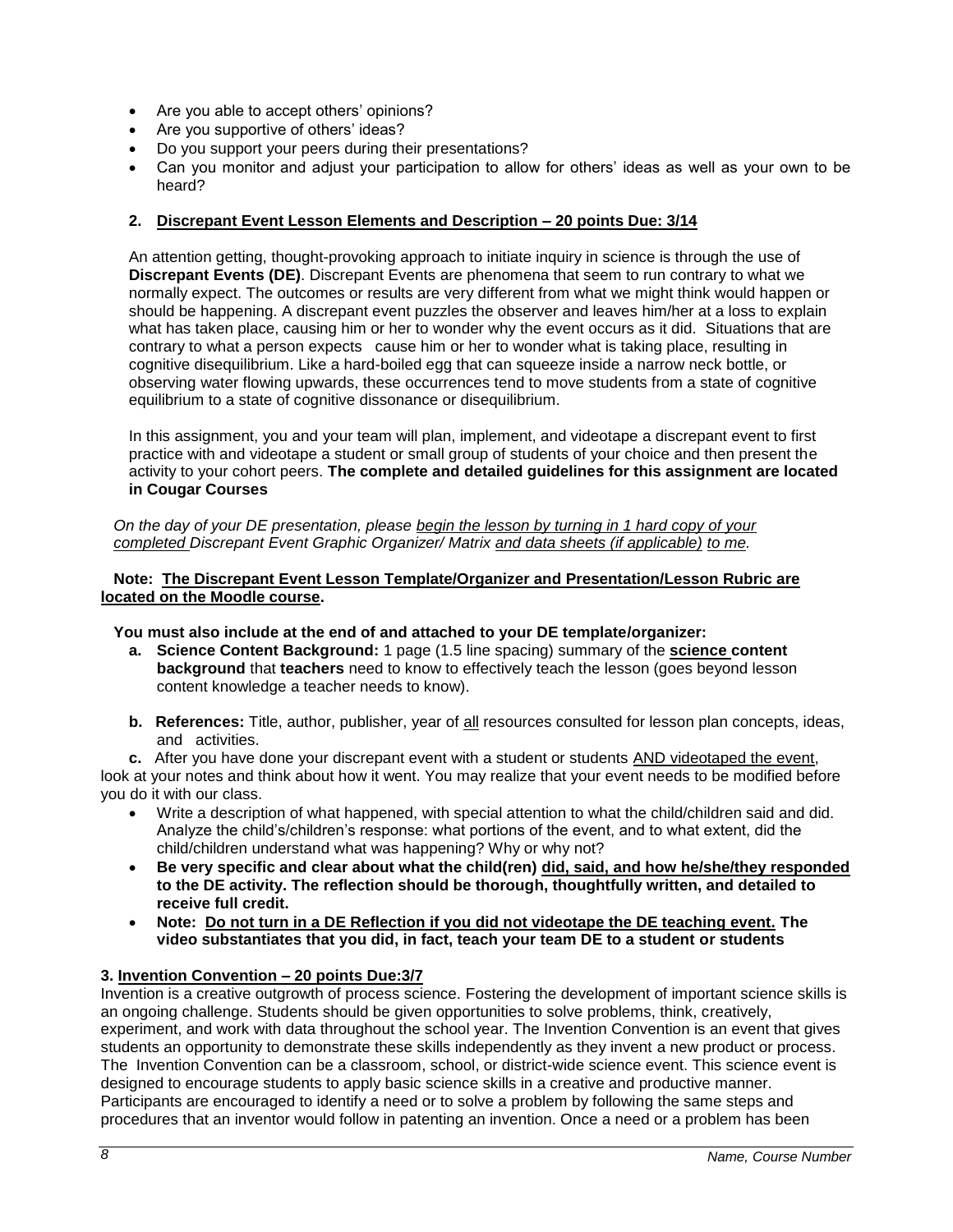identified, students are directed to use problem-solving and creative-thinking skills to invent a product or process that would fill the need or overcome the problem. Communication and research skills are also greatly enhanced throughout the invention procedure.

In this assignment, you and a group of peers will collaboratively engage in the invention process to learn how to guide your own students' inventive skills. **Please access the complete assignment guidelines on the Moodle course site**.

### **3. Science Lesson unit/sequence 20 points Due: 2/29**

Students will create a lesson sequence (at least 3 lessons) based on the grade level they are placed in for Clinical Practice 2. Students will utilize the NGSS standards being sure they have incorporated all three dimensions throughout their sequence. The plan will incorporate a real world problem. The activities need to be hands on and inquiry based. Each part of the sequence will state the standards being addressed.

#### <span id="page-8-0"></span>**Final Exam Statement**

There is no final exam but rather integrated projects.

#### <span id="page-8-1"></span>**Grading Standards**

All students are expected to participate in class activities and demonstrate reflective learning. It is important that students are well prepared for course sessions by completing the readings and assignments scheduled before the class meeting. Assignments should be typed and double-spaced. Students who wish to revise an assignment must negotiate the requirements of the revision with the instructor. It is expected that work will be turned in on time. Please discuss individual issues with the instructor. **Points will be deducted if assignments are submitted late (10% penalty per day late; no credit will be awarded if the assignment is one week late).** A minimum of a C+ is required to pass this course.

| $95 - 100$ |    | $90 - 94$ |                            |
|------------|----|-----------|----------------------------|
| 87 - 89    | B+ | $83 - 86$ |                            |
| $80 - 82$  | R- | $77 - 79$ | C+ (minimal passing grade) |
| 73 – 76    |    | $70 - 72$ |                            |

#### <span id="page-8-2"></span>**Policy on Late/Missed Work**

Should work be turned in late a student receives a 10% deduction for one week late. Any work turned in later than one week receives a 50% deduction.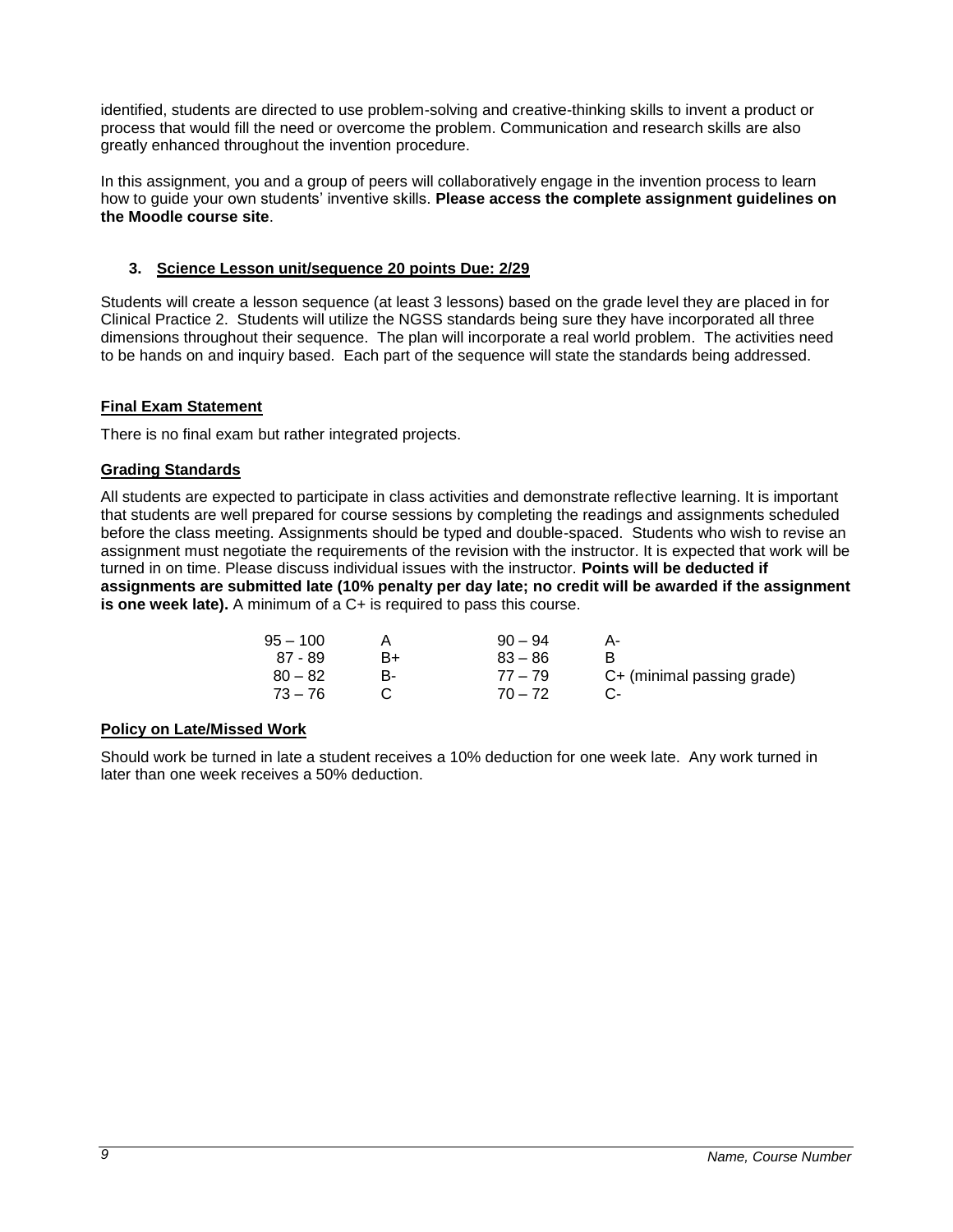# **SCHEDULE/COURSE OUTLINE**

<span id="page-9-0"></span>

| Date                 | <b>Topic</b>                                                                                                                                                                                                                                                                                                                       | Assignment (if any)                                                                                                                                          |
|----------------------|------------------------------------------------------------------------------------------------------------------------------------------------------------------------------------------------------------------------------------------------------------------------------------------------------------------------------------|--------------------------------------------------------------------------------------------------------------------------------------------------------------|
| Session 1<br>1/25/16 | The Nature of Science<br><b>NGSS Standards exploration</b><br>Presentation sign ups<br>Assignment Explanations and placement                                                                                                                                                                                                       | Purchase texts<br><b>Homework</b><br>Teaching Science to children<br>Chapters 1 & 2, 4 & 5                                                                   |
| Session 2<br>2/1/16  | <b>NGSS</b><br>Inquiry<br><b>Lesson Planning in Science Inquiry:</b><br>1. Discrepant Events: Why teach<br>science this<br>way?<br>$\bullet$<br>2. The Learning Cycle: Using the 5-E<br>model<br><b>Writing Essential Questions</b><br>Writing Learning Objectives to support<br>assessment in science                             | <b>Homework</b><br>Teaching Science to children<br>6 & 7, 8 & 9                                                                                              |
| Session 3<br>2/8/16  | <b>STEM</b><br>Assessment<br>Differentiation<br>Project work time                                                                                                                                                                                                                                                                  | <b>Homework</b><br>Teaching Science to children<br>$10 - 12$                                                                                                 |
| Session 4<br>2/15/16 | Science Notebook and Talk Moves<br>Integrating writing into science activities<br>Instructor-led science inquiry lesson<br>Informal Science Institutions (ISIs):<br>http://caise.insci.org/<br>http://www.crystalcovestatepark.com/<br>http://www.westerncentermuseum.org/<br><b>Examining learning cycle</b><br>Project work time | <b>Homework</b><br>Teaching Science to children<br><b>Chapters 13 &amp; 14</b><br><b>Discrepant Event presentations</b>                                      |
| Session 5<br>2/22/16 | Design thinking and PBL<br><b>Design Process</b><br>Engineering lesson<br>Simple machine building<br>Project work time                                                                                                                                                                                                             | <b>Homework</b><br>Teaching Science to children<br>Chapters 3 & 15<br><b>Discrepant Event presentations</b>                                                  |
| Session 6<br>2/29/16 | <b>Technology and Computer Science</b><br>Unplugged and plugged coding activity<br>Science resources<br><b>APPS</b><br>Web sites<br>Project work time                                                                                                                                                                              | <b>Homework</b><br>Teaching Science to children<br><b>Chapters 16 &amp; 17</b><br><b>DUE: Science Sequence/unit</b><br><b>Discrepant Event presentations</b> |